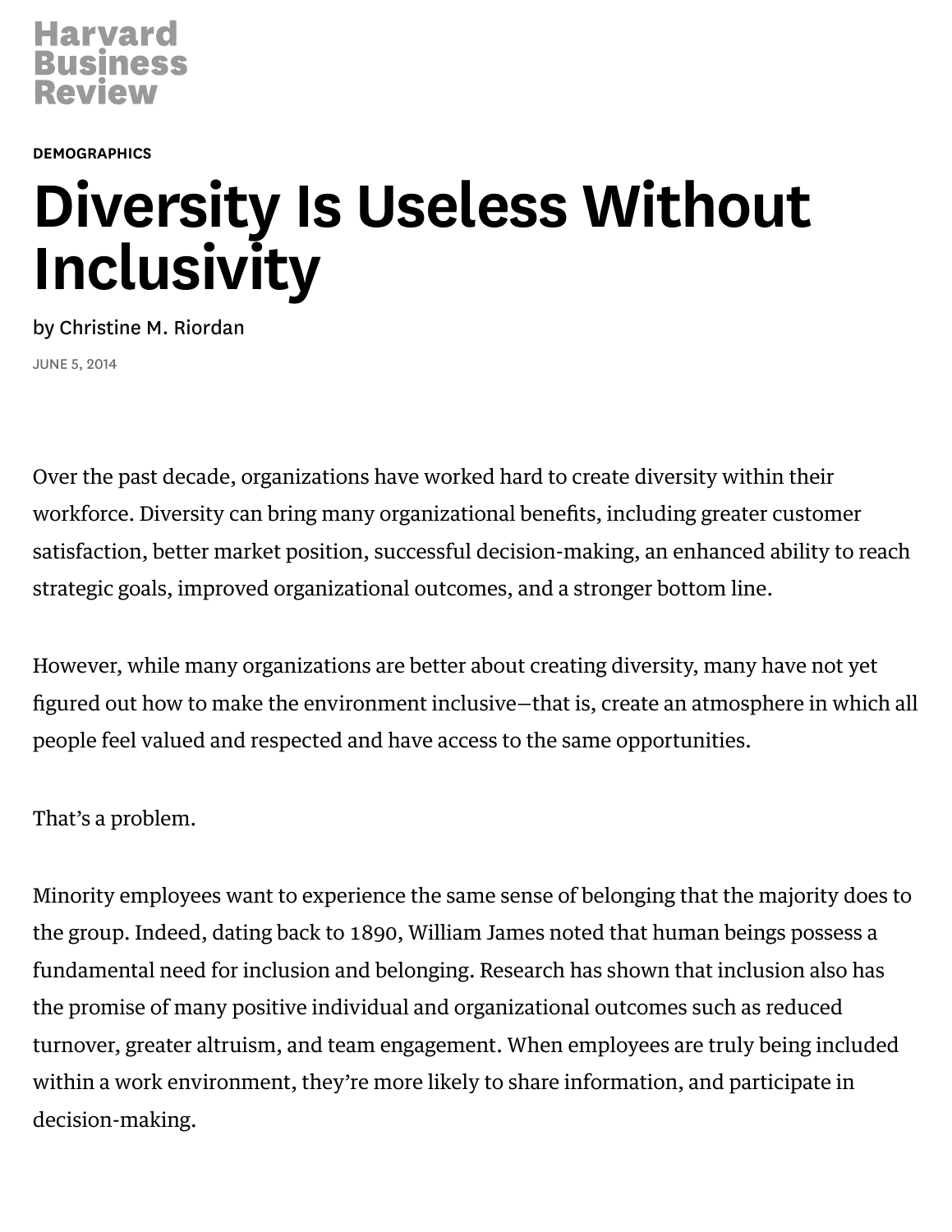There are many reasons that inclusion has proved so difficult for most organizations to achieve. Broadly, they tend to stem from strong social norms and the failure to gain support among dominant group members. To [understand](https://openlibrary.org/books/OL17247505M/Diversity_resistance_in_organizations) these issues better, it is useful to look at four dynamics that frequently work against inclusiveness in many organizations.

**People gravitate toward people like them.** We've long known that similarity makes people like and identify with each other. In organizations, leaders often hire and promote those who share their own attitudes, behaviors, and traits. Thus, many organizations unknowingly have ["prototypes](https://hbr.org/2014/01/cracking-the-code-that-stalls-multicultural-professionals/) for success" that perpetuate a similarity bias and limit the pool of potential candidates for positions, important assignments, and promotions.

To counteract this natural tendency, leaders must focus on the systems in place, look at basic statistics, and ask deeper questions, such as: Who is getting hired? Who is getting promoted at the highest rate? Why don't we have more diversity in various positions or on teams? Who has access to information and who doesn't? Who is not being included in these decisions? Whose opinions have I sought and whose have I left out? Am I building relationships with people who are different from me?

Subtle biases persist and lead to exclusion. When minority-group employees are hired, they may experience more subtle forms of discrimination such as being excluded from important conversations, participation in a supervisor's or peer's in-group of decision-makers and advisers, and may be judged more harshly. I recently [completed](http://onlinelibrary.wiley.com/doi/10.1002/cjas.1237/abstract) a study, for example, demonstrating that individuals who were racially different from their supervisors perceived differential treatment in the forms of discrimination, less supervisor support, and lower relationship quality. The findings also suggested that dissimilarity might lead supervisors to favor people who are similar (in terms of race, gender, etc.) and demonstrate bias against people who are different. Researchers refer to this phenomenon as "subtle bias," which is often a result of unconscious mindsets and stereotypes about people who are different from oneself.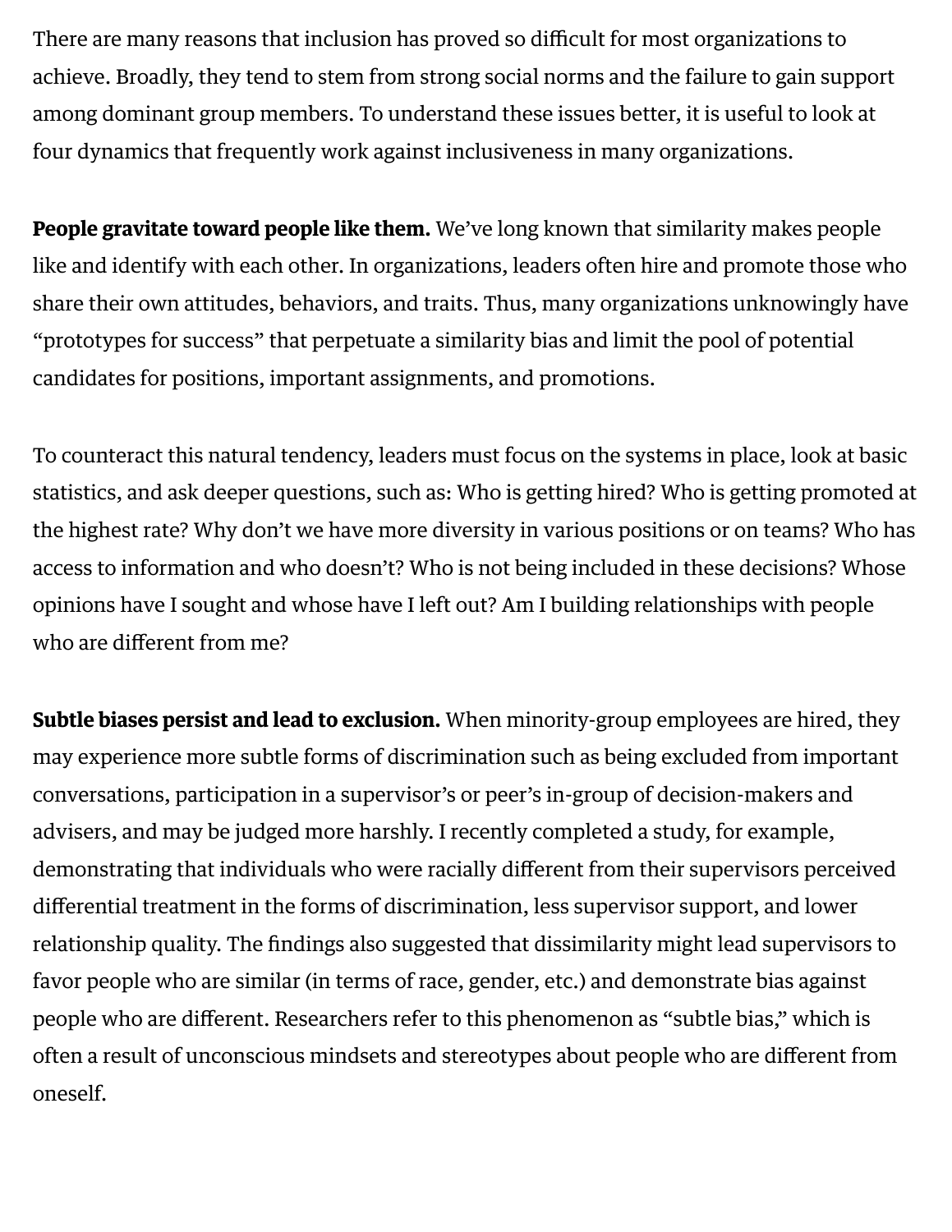To neutralize exclusion, leaders need to proactively review the access of all groups of employees to training, professional development, networks, important committees, nominations for honors, and other opportunities. Often, employees who differ from the group in power must satisfy higher [standards](http://www.pnas.org/content/early/2012/09/14/1211286109) of performance, have less access to important social networks, and have fewer professional opportunities. A recent [Monster](http://www.winnipegfreepress.com/business/women-in-the-workforce-236841321.html) poll showed that eight out of ten female respondents "believe that women need to prove they have superior skills and experience to compete with men when applying for jobs." Leaders may need to invest in training to reduce the subtle biases of the workplace.

Out-group employees sometimes try to conform. Often as a coping strategy, those who are different from the majority will downplay their [differences](https://hbr.org/2014/03/fear-of-being-different-stifles-talent/ar/1) and even adopt characteristics of the majority in order to fit in. Female [attorneys](https://www.jstor.org/discover/10.2307/256740?uid=3739696&uid=2129&uid=2&uid=70&uid=4&uid=3739256&sid=21104245849843), for example, might adopt masculine behaviors to foster others' perceptions of them as successful. But when unique employees move towards the norms of the homogeneous majority, that negates the positive impact of having diversity within the group.

To reduce conformity, leaders need to talk authentically about the issues, seek out, and encourage differences. Leaders should ask important questions such as "What is it like being the only African-American executive?" or "What has your experience been as a female executive?" "How can we leverage your unique perspective more effectively?" While the key is asking the right questions, it is also important to listen to the responses and not react negatively if the leader does not like what he or she hears.

[Employees](http://www.ncbi.nlm.nih.gov/pubmed/21534702) from the majority group put up resistance. Majority employees often feel excluded from diversity initiatives and perceive reverse favoritism. Many companies have experienced [backlash](https://hbr.org/2013/10/the-trouble-with-gender-targets/) when leaders don't engage majority members in the conversation on diversity and inclusion, explain why change is necessary, and make everyone accountable.

PwC chairman and CEO Robert Morwitz has [said](https://knowledge.wharton.upenn.edu/article/leadership-beyond-bottom-line/) that diversity and inclusiveness are major priorities for him personally. Morwitz prefers to serve as a role model and lead from the front. He pushes to have a diverse team on all major issues. Further, he believes that critical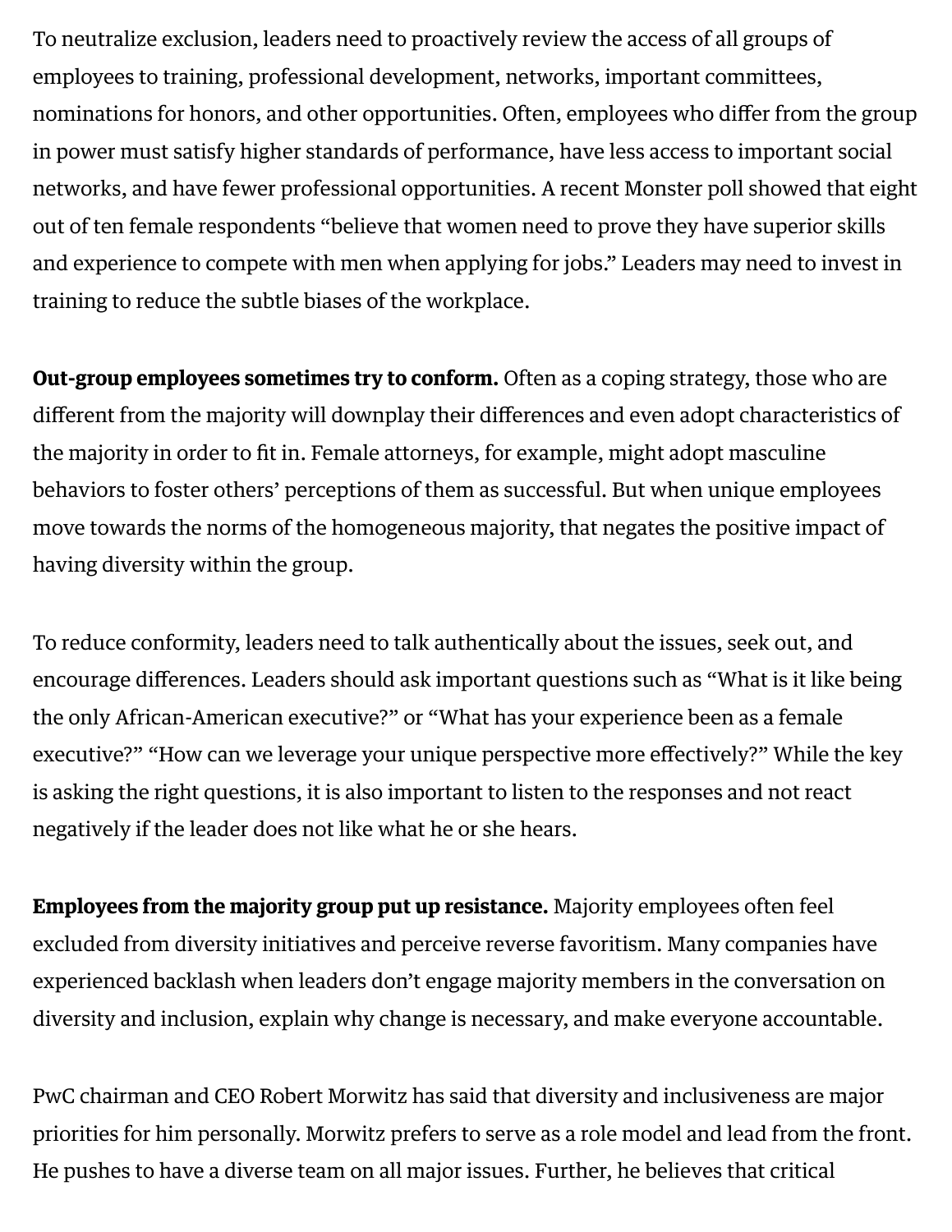thinking comes from inclusion, that is, from the diversity of perspective. Leaders need to put inclusion—not just diversity—at the top of their agendas and mean it. They need to actively talk about its importance, notice when it is present and absent, and set the agenda for the organization.



[Christine](https://hbr.org/search?term=christine+m.+riordan) M. Riordan is the Provost and professor of management at the University of Kentucky. Her research focuses on labor-force diversity issues, leadership effectiveness, and career success.

## This article is about [DEMOGRAPHICS](https://hbr.org/topic/demographics)

FOLLOW THIS TOPIC

# **Comments**

Leave a Comment

**POST** 

25 COMMENTS

### disqus\_6D1yTqQSVp 8 months ago

Diversity should never be a tick-a-box set of processes and policy decisions. We feel the real benefits of diversity whenever we bring together teams with diverse experiences, perspectives, opinions, and ways of thinking and relating, to do the challenging work of collaborative problem solving.